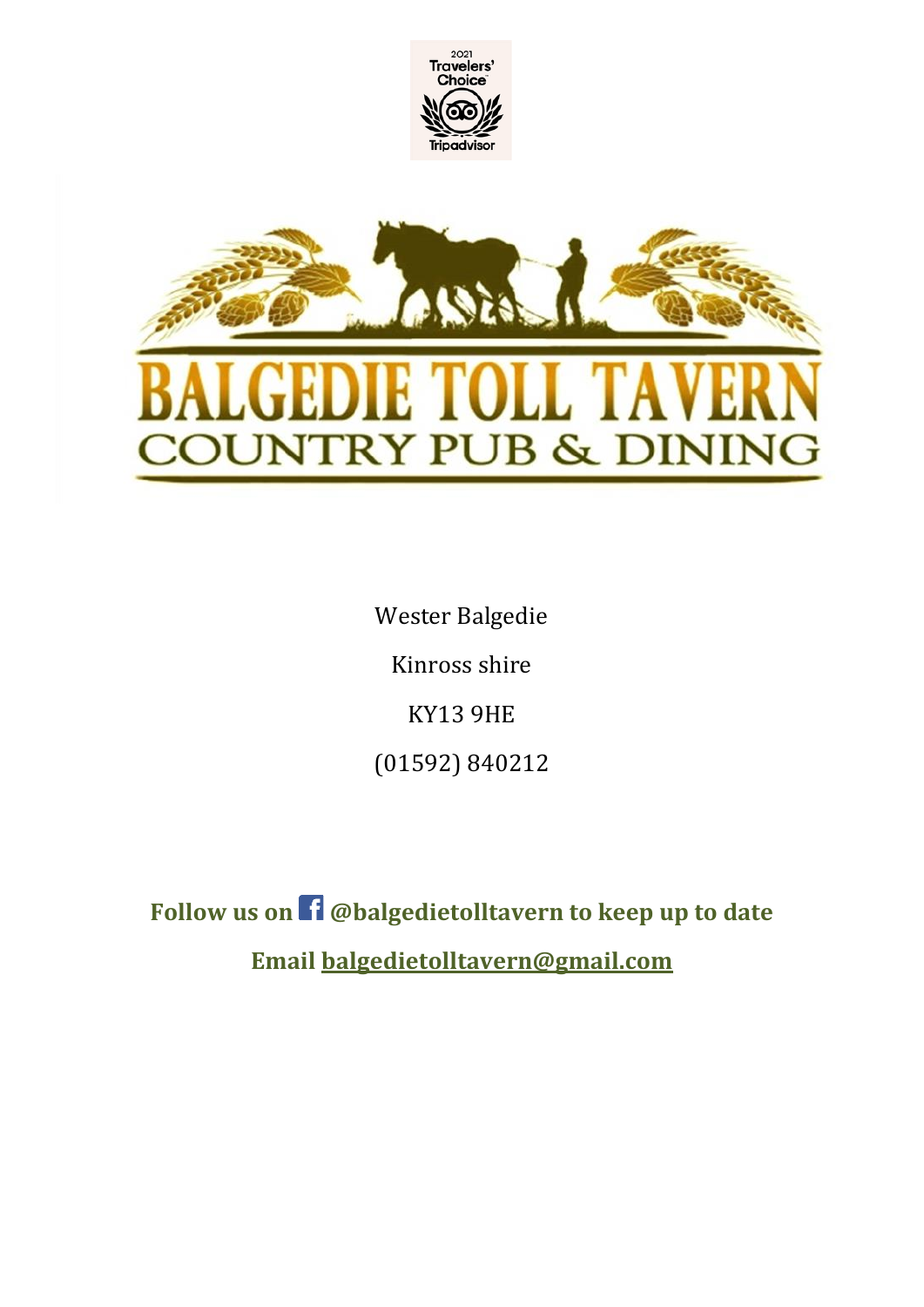# **From the Kitchen**

#### **Starters**

**SOUP OF THE DAY** 5.80

Homemade soup of the day served with sourdough bread and butter. (gf\*)

**HADDOCK BITES** 7.50

Crisp panko breaded haddock bites with sweetcorn puree, chargrilled sweetcorn, pickled red onion and frisée lettuce. (gf)

**BEETROOT HUMMUS** 5.50

Warm crusty sourdough baguette with roasted beetroot hummus and mugi miso butter (v)  $\left(gf^*\right)\left(df^*\right)$ 

**PANKO HAGGIS** 7.50

Crisp panko breaded haggis served with a spiced apple relish and a wholegrain mustard and chive mayo. (df\*)

**DUCK SPRING ROLL** 7.50

Deep fried hoi sin duck spring roll with cucumber, spring onions, cashew nuts and a nuoc mam cham dipping sauce. (df)

**SWEET POTATO TACOS** 7.25

Sweet potato tacos with mango pico de gallo and vegan coriander mayo. (v) (veg)

**HOT SMOKED SALMON & HORSERADISH PATE** 7.75

Hot smoked Scottish salmon and horseradish pâté with roasted carrot hummus, pickled carrots, radishes and grilled brioche.

# **Main Course**

# **Small plates available – (s)**

## **BEER BATTERED HADDOCK** 14.95/ 10.75(s)

Scrabster landed beer battered haddock with chips, tartare sauce, pea pesto and lemon. (gf) (df\*)

## **BROWN LENTIL & SUNDRIED TOMATO GUISO** 13.50 / 10.00 (s)

Brown lentil, root vegetable and sundried tomato "guiso", tempura aubergine dusted with sumac and whipped goats' cheese with Pedro Ximénez sherry. (v)(veg\*) (gf)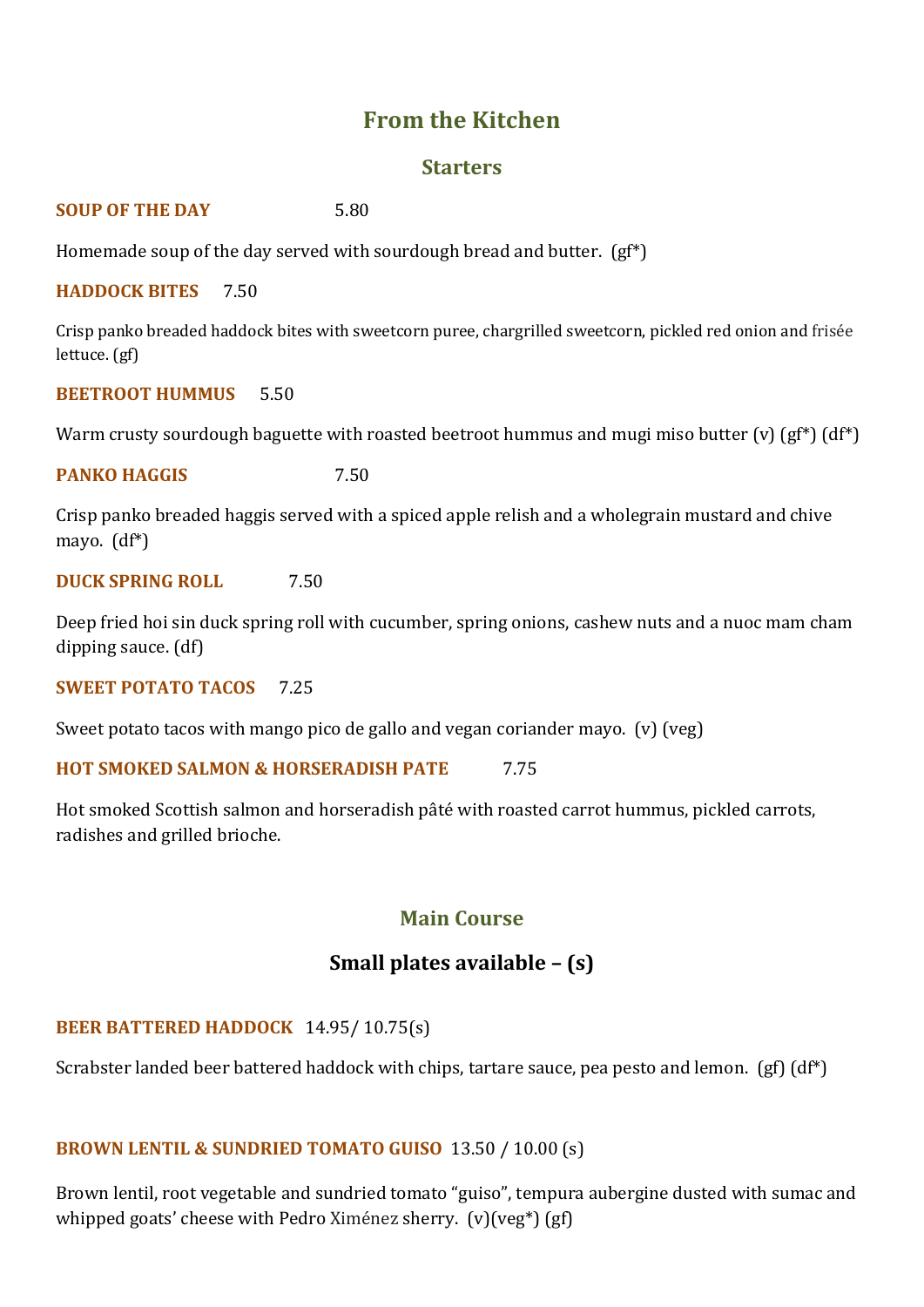Chargrilled gammon steak with fried egg, chips, coleslaw and a tomato, red onion and rocket salad.  $(gf)$ 

# **BALGEDIE STEAK PIE** 14.50 / 10.20 (s)

Tender slow braised Scotch beef shoulder topped with puff pastry, served with chips or new potatoes and seasonal vegetables. (df\*)

**THAI GREEN CURRY** 13.50/9.50 (s)

Aromatic Thai green mixed vegetable curry with ginger, garlic & coriander basmati rice pilaf, toasted cashew nuts and plantain chips. (v) (veg) (gf) (df)

**SCAMPI PRAWN SALAD** 14.75 /10.75 (s)

Royal Greenland prawns mixed with a piquant marie rose sauce with breaded wholetail scampi, tomato, cucumber and rocket with a side of chips. (gf\*)

**BALGEDIE BURGER** 14.00 /10.00

Chargrilled 6 oz Scotch beefburger on a flour bun with our own special burger sauce, pickle, iceberg lettuce and tomato with chips and coleslaw. (s)(gf\*)

ADD: Emmenthal cheese / Streaky bacon/ Blue murder cheese (+1.25 each)

**BALGEDIE SMOKIE** 14.95 / 10.95 (s)

Fillet of peat smoked haddock lightly poached in cream and gratinated with Scottish cheddar, served with creamy champ potatoes and seasonal vegetables. (gf)

**CHICKEN SCHNITZEL** 14.95

Crisp chicken schnitzel with garlic, lemon & chive butter, coronation chicken and potato salad, chicory, and dried apricot puree. (gf)

## **SCOTCH LAMB CURRY** 15.95 / 11.95 (s)

Scotch lamb, baby spinach and potato curry with garlic, ginger and coriander basmati rice pilaf, garlic and coriander naan bread, mango chutney and coconut and coriander raita.

## **CHICKEN HAGGIS ROULADE** 15.95

Chicken, haggis and smoked bacon roulade with a brandy soubise sauce, spring onion and chive mash and vegetables.

## **ABERDEEN ANGUS RIB EYE** 27.95

Chargrilled 10oz Aberdeen Angus Rib Eye steak with sauteed garlic chestnut mushrooms, beer battered onion rings, rocket, Grana Padano and tomato salad and chips. (gf) (df\*)

Pink peppercorn and brandy sauce 2.50 Tomato, rosemary and garlic butter 1.95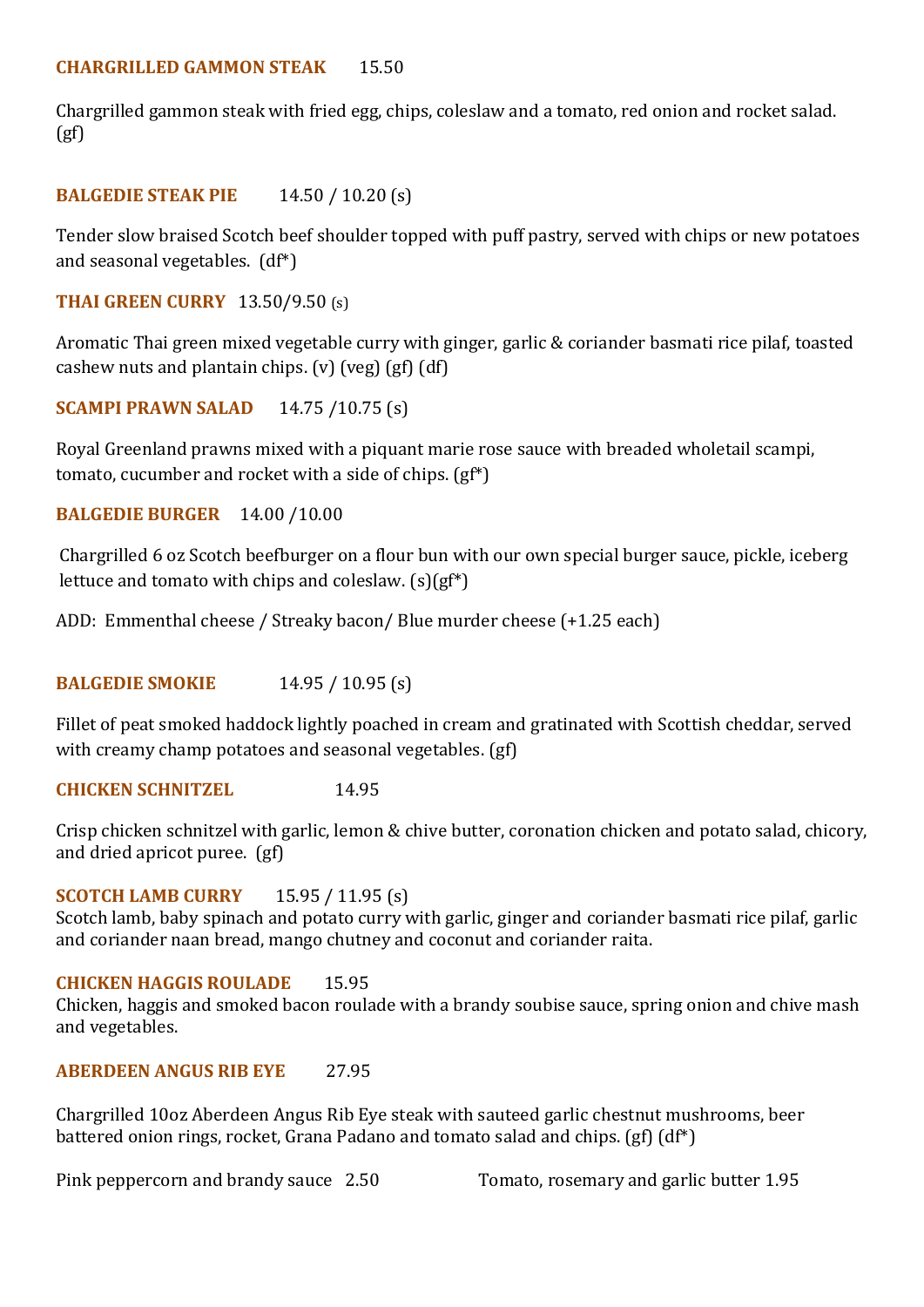# **Side Orders**

| Bowl of chips                         | 2.75 | Bowl of Cajun spiced chips | 2.95 |
|---------------------------------------|------|----------------------------|------|
| Beer battered onion rings (gf)        | 1.75 | House Salad                | 2.75 |
| <b>Buttered New Potatoes</b>          | 3.25 | Selection of Vegetables    | 2.50 |
| Garlic Bread (with cheddar +30p) 3.95 |      |                            |      |

# **For Our Younger Guests 6.75**

4 oz beef or cheeseburger (gf<sup>\*</sup>) Pork Sausage

Battered haddock bites (gf) Homemade macaroni cheese

Add chips/new potatoes/baked beans/peas

Dessert – vanilla ice cream & sprinkles

#### **Desserts**

# **STICKY TOFFEE PUDDING** 7.25

Sticky toffee pudding with butterscotch sauce and vanilla ice cream or Chantilly cream. (gf)

**CHOCOLATE BROWNIE** 7.25

Warm chocolate brownie with a rich dark chocolate sauce and vanilla ice cream or Chantilly cream.  $(gf)$ 

**"MILLIONAIRE SHORTCAKE MEETS BANOFFEE"** 7.50

A double layered biscuit tart with dark chocolate ganache, toffee and toasted almonds with banana sultana and cinnamon compote, toffee ripple ice cream and "dulce de leche" sauce

## **COCONUT MILK RICE PUDDING** 7.25

Chilled coconut milk rice pudding with rum roasted pineapple, mango sauce, mango sorbet and a caramelised white chocolate crumb. (veg\*) (df\*)

**TRIO OF ICE CREAM/SORBET** 6.50

3 scoops of Porrelli Italian Gelato ice cream/sorbet – please ask staff for today's selection.

**CHEESE & BISCUITS** 8.00

Selection of cheeses – Scottish cheddar, blue murder and brie, served with spiced apple relish, grapes, celery, oatcakes and biscuits. (gf\*)

#### **ALLERGY ADVICE**

Our kitchen makes dishes which contain many of the 14 recognised allergens therefore we may not be able to supply an allergen free dish. Please let us know before ordering of any food allergies or if you are coeliac so we can let the kitchen know in advance of preparing food. We will do our utmost to meet your needs.  $(v)$  = vegetarian (veg) = vegan  $(df)$  = dairy free

(gf) = made using gluten free ingredients  $(*)$  = dish can be amended to be please ask.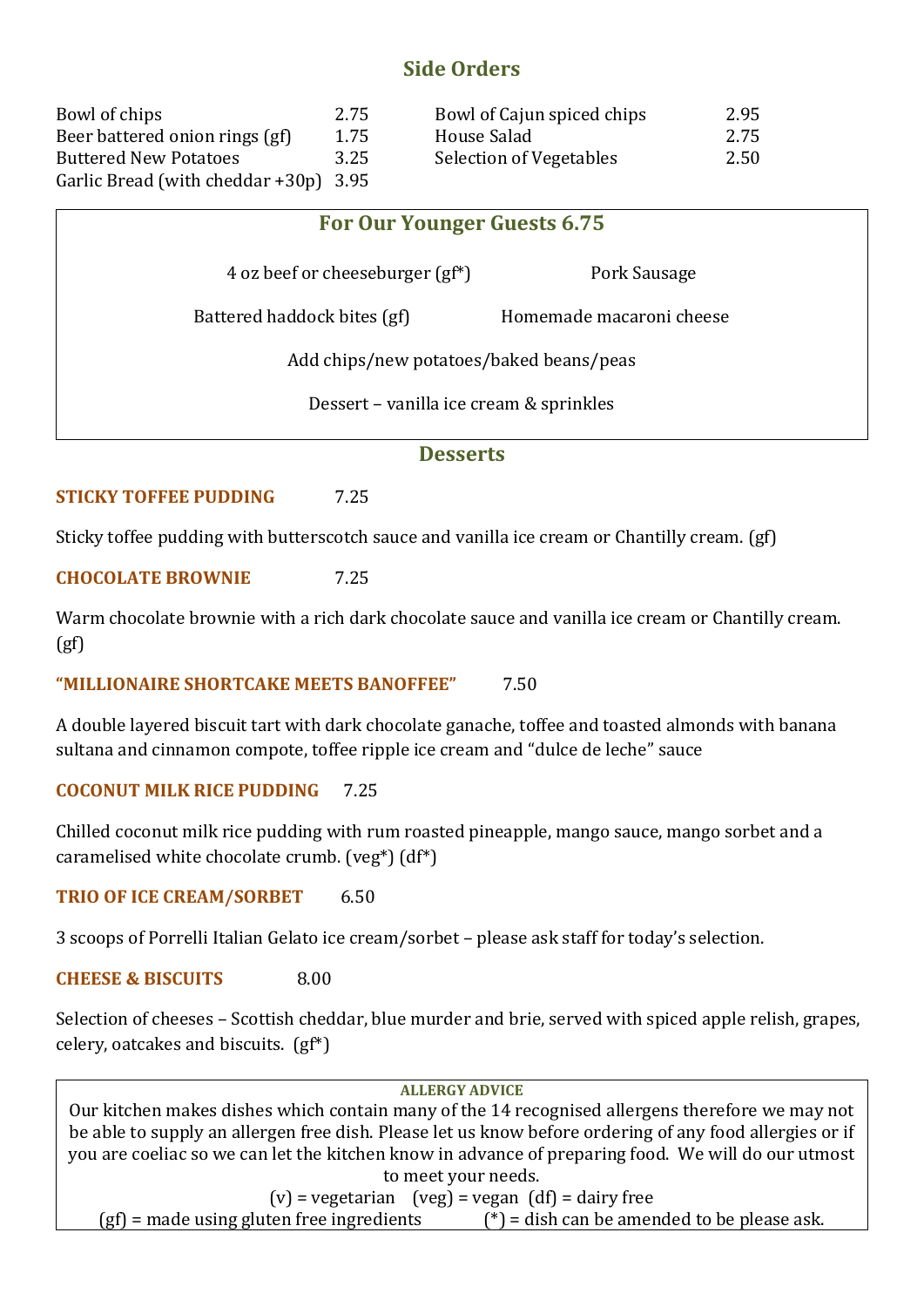# **Hot Drinks**

Our fresh ground coffee comes from Unorthodox Roasters in Kinross - our choice of bean is their "Wee Stoater" which reflects the character of The Balgedie Toll Tavern. For those unfamiliar with this Scottish phrase - it means attractive or fabulous - "she is a wee stoater" which the Balgedie Toll Tavern is indeed! Our tea comes from "The Wee Tea Company" based in Dunfermline.

| Espresso        | 2.75                            | The Wee Tea Company Breakfast Tea        | 1.95 |
|-----------------|---------------------------------|------------------------------------------|------|
|                 |                                 |                                          |      |
| Double Espresso | 2.95                            |                                          |      |
|                 |                                 |                                          |      |
| Latte           | 2.95                            | <b>Wee Tea Company Flavoured Teas</b>    |      |
|                 |                                 |                                          |      |
| Cappuccino      | 2.95                            | Peppermint, Early Grey, Gunpowder Green, |      |
|                 |                                 |                                          |      |
|                 | Decaffeinated is also available | Chamomile, Lemon & Ginger, Chai          | 2.00 |
|                 |                                 |                                          |      |

# **From The Bar**

# **Soft Drinks**

| <b>Draught Soft Drinks</b>             | <b>Bottles/Cans</b>                          |
|----------------------------------------|----------------------------------------------|
| Pepsi                                  |                                              |
| Diet Pepsi                             | J20                                          |
| Iron Brew                              | Orange & Passion Fruit,                      |
| Lemonade                               | Apple & Mango                                |
| Fresh Orange                           | Raspberry & Apple                            |
| Soda Water                             |                                              |
| <b>Cordials</b>                        | Fentimans Rose Lemonade                      |
| Orange                                 |                                              |
| Blackcurrant                           | Appletiser                                   |
| Lime                                   |                                              |
|                                        | Ginger Beer or Ale                           |
|                                        |                                              |
| <b>Mixers</b>                          | Coca Cola/Diet Cola Bottle                   |
| <b>Fever Tree Tonics</b>               |                                              |
| Premium Indian                         | Irn Bru/Diet Irn Bru Can                     |
| Light                                  |                                              |
| Elderflower                            | Pineapple Juice                              |
| Mediterranean                          |                                              |
|                                        | Tomato Juice Cocktail                        |
| Britvic/Schweppes Tonic Water/Slimline |                                              |
|                                        | <b>Still or Sparkling Water</b>              |
|                                        | Fruit Shoot - Orange or Apple & Blackcurrant |
|                                        |                                              |

**Please ask if you would like to see the wine list.**